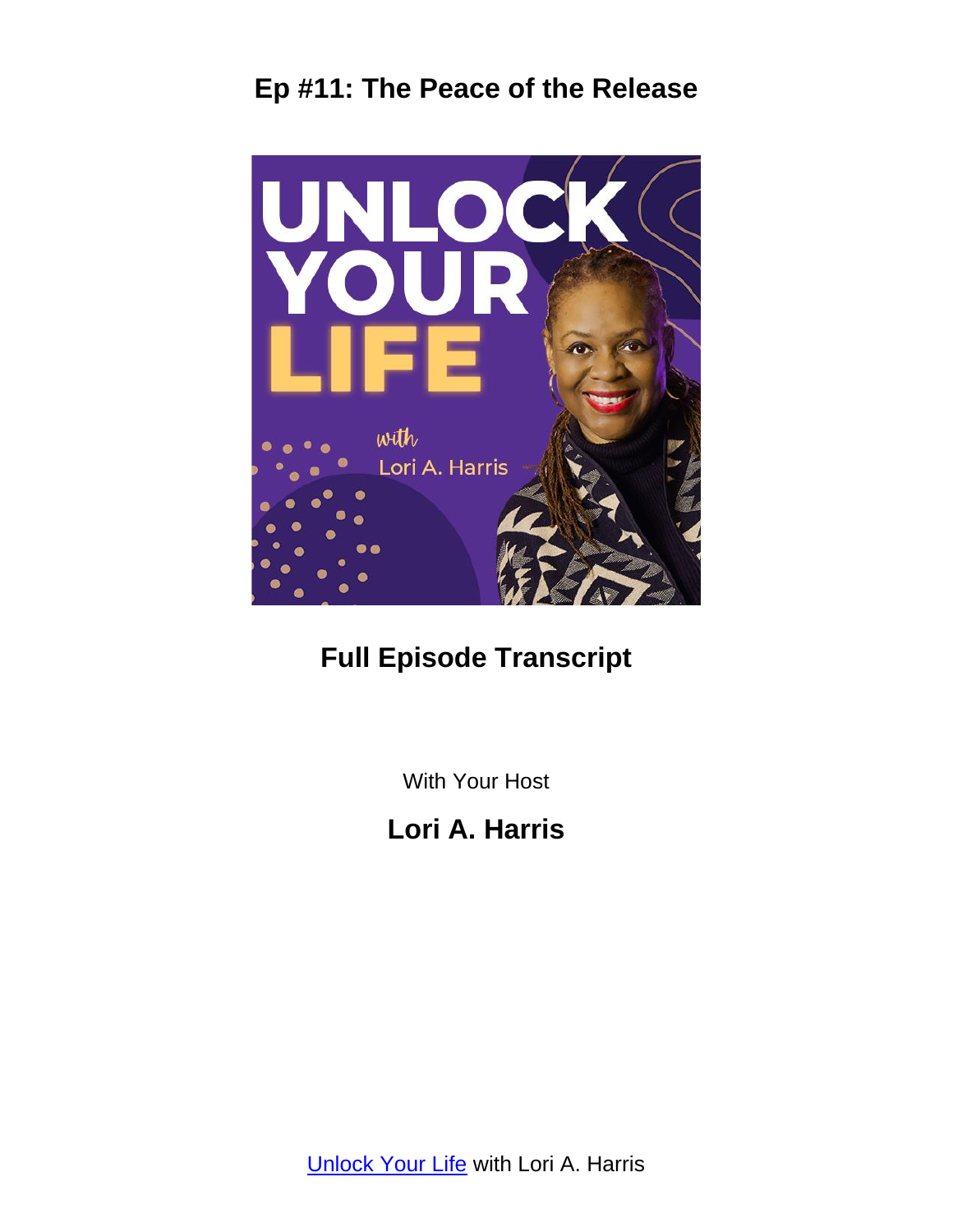Welcome back. This is episode 11 of the *Unlock Your Life* podcast. Today we're talking about the peace of the release, letting go so that you can have peace in your life and move forward and live a life that you love. Let's get going.

Welcome to the *Unlock Your Life* podcast, a podcast for highly successful visionary women who want more out of life. If you feel that ache of unfulfillment in your soul, you're in the right place sis. Join life mastery consultant Lori A. Harris as she teaches you how to stop living for others and finally put yourself first. Let's dive into today's show.

So hey fam. Hey. Have you ever fallen down an internet wormhole? That's what happened to me this week. I was excited to see one of my favorite peloton instructors is going to be Dancing on the Stars. So I was looking at that story, and then I fell into a wormhole. Guess what I found out? According to the magical National Day Calendar, September is Self-Awareness Month. I think it's so timely and perfect. I'm pretty excited about it.

So what's going on with you? For me I'm considering what does it mean to have the peace of release? Just really letting it go, letting go of all the perceptions and mental activities that we get into that cause our own suffering. The last time we got together in episode 10, I talked to you about the power of your own self-image and building your own self-image. Because according to Dr. Maxwell Maltz, we cannot outperform our selfimage, but we can improve it. We can change it. That starts with being away. Working on and building a stronger sense of awareness.

So as Henry Ford says, "Think you, think you can't, you're right." So we're building that muscle of believing in ourselves, believing in our capabilities, believing in our dreams. Right now we're going to talk about the peace of release. Letting go of those thoughts that no longer serve us. With that I'm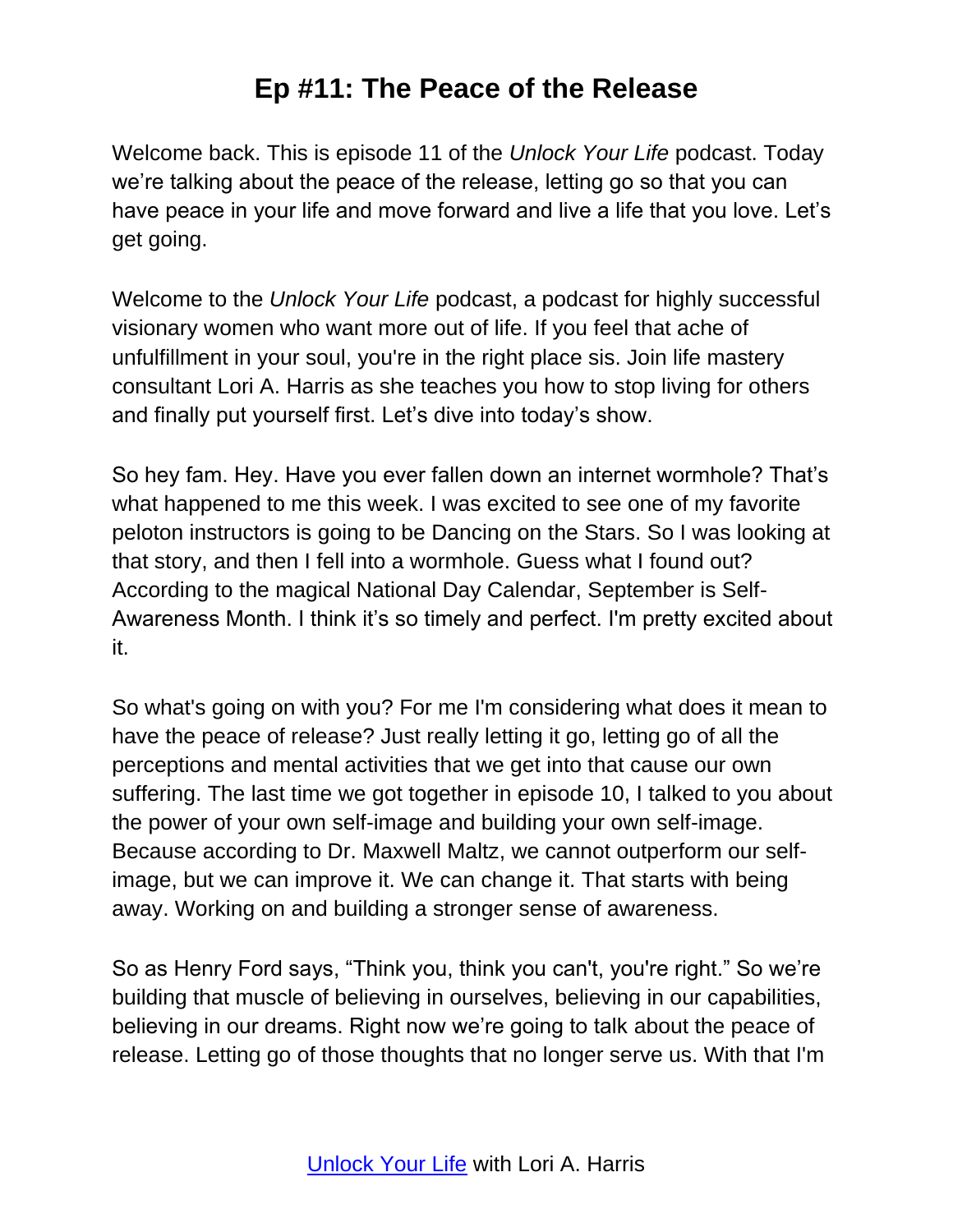going to share with you one of my favorite teaching stories. It's known as The Arrow.

It said that if an arrow hits you, you will feel the pain in the part of your body where the arrow hit. If a second arrow comes and strikes exactly at the same point, the pain will not only double, it will become at least 10 times more intense. Now the teaching part of this story is to know that there is going to be a time in our lives when things happen. Things that we prefer not to happen. It matters how we regulate and manage the feelings that are associated with the benefits of our lives.

So if you have something happen, you lose an object, you make a mistake, you have a negative experience at work. You could spend time thinking about it and ruminating about it, and then saying negative things to yourself about it. That would be the second arrow. When you attack yourself with negative self-judgments. How could I have been so stupid? Or if you allow yourself to dive close and far into the future…Oh, if I feel this badly now, how bad is it going to feel next week or next month. What if this pain never goes away? That is the pain of the second arrow.

So if you can allow yourself just to be in this particular moment and notice what you're feeling in this moment, you can therefore turn down the volume of your own discomfort. Turn down the volume of your own pain. I love the second arrow. I love the lesson of the second arrow because it reminds us that we have a choice. We get to decide how we're going to feel at any given moment. So there is a lesson in mindfulness. Mindfulness is being observant of where you are right here and right now. If you find that your thoughts are taking you away into a negative place, you can bring yourself back to center.

So the first arrow is the stimulating event, the thing that happened. It's the thing that will cause some degree of pain. The second arrow, we fire that one ourselves. It's our reaction. It's the story we're telling ourselves. It's the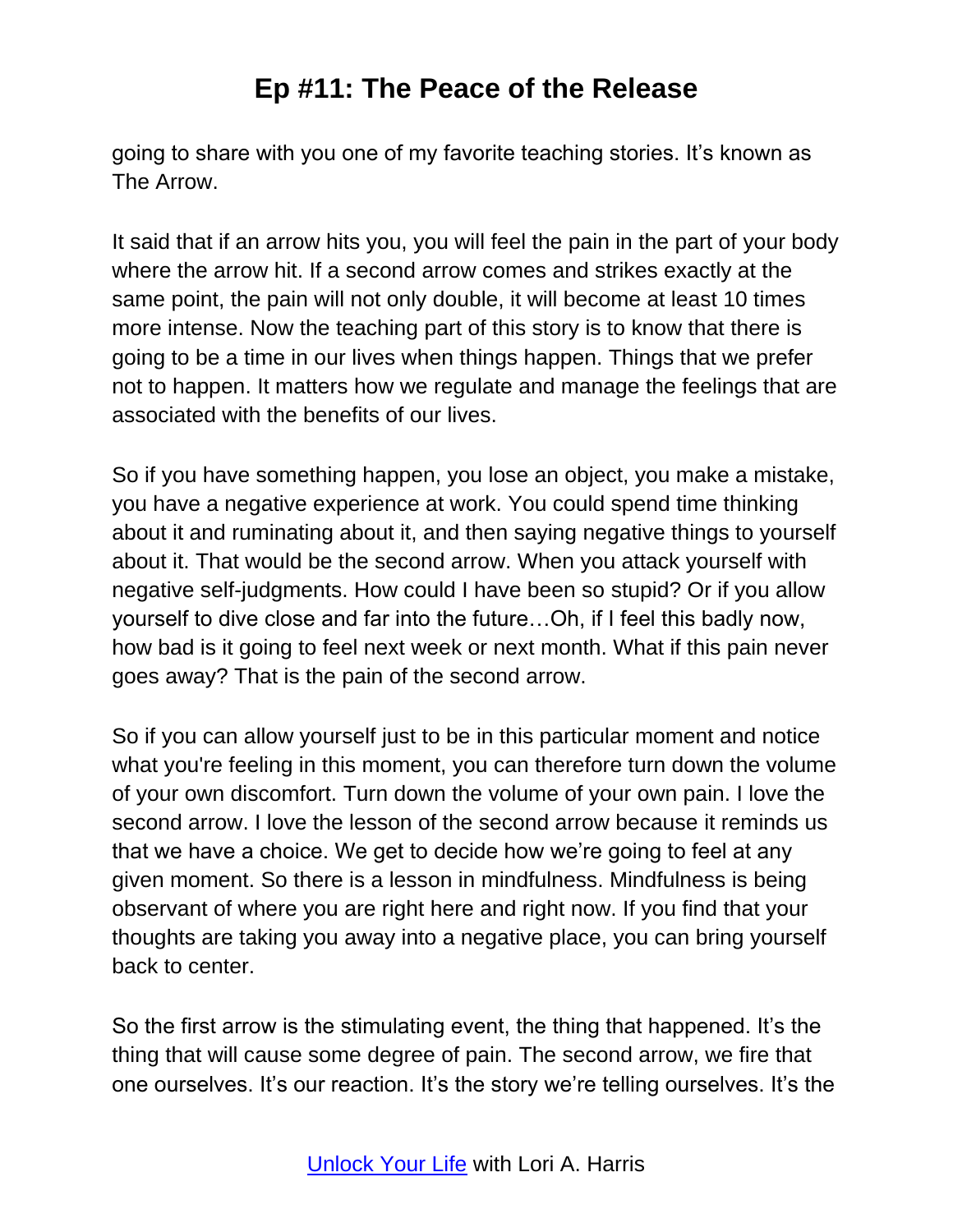anxiety that we build around an event. So I always like to say worrying doesn't mean you care. Worrying doesn't prove anything. It's just further extending the suffering of a negative event. It's not helpful. It's our job to notice and decide to respond in a different way.

"But Lori, but how?" Well, one thing we can do is check in with ourselves. We can ask ourself an empowering question. Is it happening now? If you're projecting out into the future or ruminating on the past, you can bring yourself back to center. Mindfulness is recognizing what is here in this present moment? One of the things that I like to do in order to keep myself in the present moment is what I like to call narrating the day. Narrating the day is just coming back to this present moment.

So one of the things I used to do when I was working in an office is when I walk from the parking lot rather than allowing myself to get worked up about going back into my workplace, I would remind myself to be in this moment. I would just notice what was I doing at this particular moment?

So I would mentally say to myself, "Right now all I'm doing is gathering my things as I get ready to go to the office. Right now all I'm doing is talking to the corner. Right now all I'm doing is walking across the street. I'm in the crosswalk. Oh I'm in the white part. Oh now I'm in the black part. Oh now I'm in the white part. I've crossed the street." When I get to the building, I allow myself to pass through security and I get into the elevator.

I kind of imagine that you could use this podcast as a moment of centering yourself. Each one of these episodes are about 15 minutes long. I would love it if you use these podcast episodes as a way to bring yourself back to center. To remind yourself.

So imagine you're listening to me. I'm in your headphones. You have your earbuds in. You push the button for the elevator. You get in the elevator, and you see all the people in the elevator with you. You keep your earbuds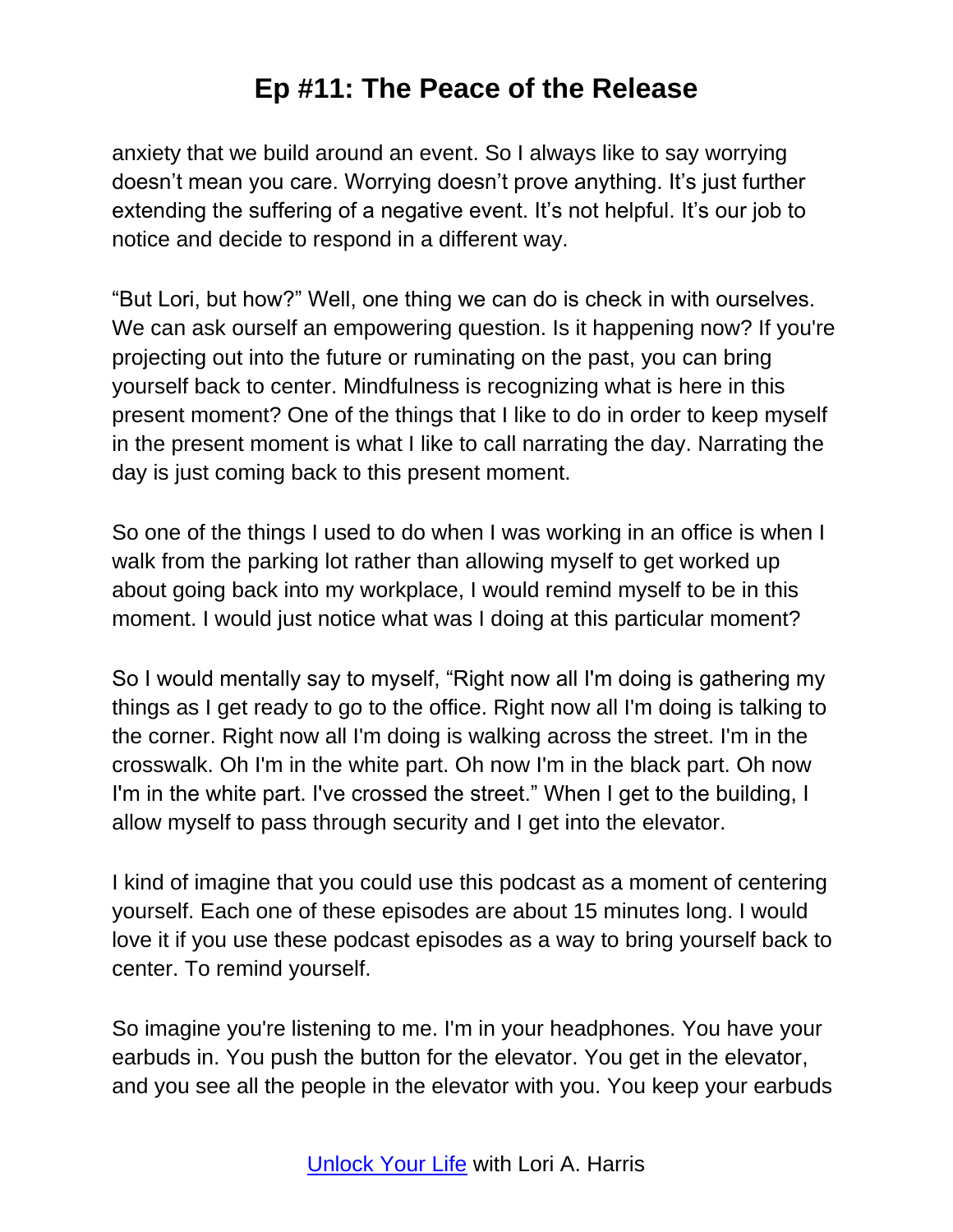in because occasionally there are people in that elevator that might be inclined to be a button pusher. You know those people. The people that have something negative to say. Something to get your engine going. You just don't want to be bothered.

You can keep your earbuds in. People use earbuds on the subway, when they're walking. It's a signal to the world that I'm not here for you and all your nonsense. Don't come to me with that. It's something you could do too. So you're setting the stage for your today. So think about it. How do you want to show up for yourself?

Now another thing that I want to share with you is a breathing exercise. As you know, there was a time when I was a criminal defense attorney. It's not uncommon to have clients who are in custody to experience anxiety and have difficulty moving forwards. I always tried to offer some compassion to those clients when they were in that moment. So we would do a breathing exercise so that I can bring them back to center. I'm going to share that exercise with you. It's something that when you're doing it, you have to bring your full attention to it. You don't have time to think about anything else. You and I are going to do it right now. So hang on to your hats.

This breathing exercise is called the box method. Basically what you do is you inhale for four, you hold for seven, and you exhale for eight. Inhale for four, hold for seven, exhale for eight. Let's do it together. Inhale. Hold. Exhale. How was that for you? I would love for you to try to remember the box method as you go forward and go through your day. If you find yourself feeling a little bit of discomfort or anxiety, come back to the box method.

Now what is something else you could do in order to bring yourself back to center, bring yourself down from feeling some anxiousness and not impose the pain of the second arrow? Not ruminate on the past or forward think into a negative future? Well, one thing you could do is really quick. It's just hold onto a piece of cloth from your clothing. You could grab the corner of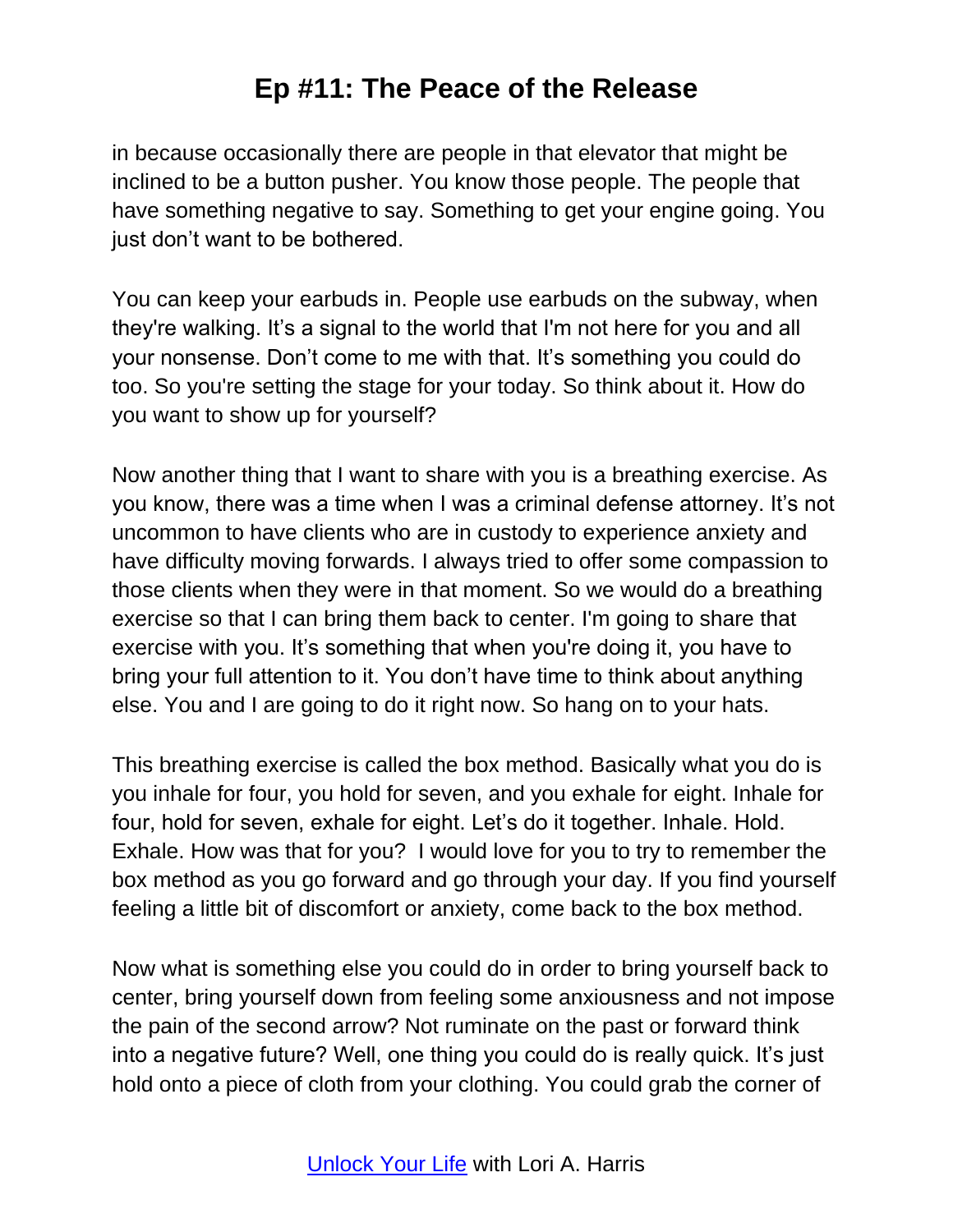your shirt and just rub it. Rub it and tell yourself, "I am here right now. I am here right now." Just remind yourself that this moment is a beautiful moment, and that it's all that you have to do. It's this moment right here.

Finally one more thing that you can do is notice thoughts that you were thinking and the speech that you were saying to yourself and switch it up and change it. One of the things that I love to do in the crosswalks out here on the streets, the real streets. Not those internet streets, but the real streets. I'll tell myself, "Day by day in every way I'm getting better and better. Day by day in every way I'm getting better and better."

If you practice saying that to yourself, what you will find is your mind will start looking for ways that that is true. Looking for the evidence that that is true in your life. So day by day in every way I'm getting better and better. Well what's true for me at this particular moment is I'm calming down on the sugar. I've just stopped eating excessive sugar.

I'm looking at the ingredients of the food that I'm ingesting. If it has added sugar, I'm choosing not to partake. I'm not eating processed food. If something comes in a package, I'm checking it out. Well, why is it in this package? Is it here as a way of organizing these things? Counting? So a package of nuts is in a package as a way to count it. It's not in a package because it's been processed. When I do that, it helps me to monitor my ingestion of food. When I do that, I feel better. My levels don't go all over the place. So I know that it's true.

Day by day in every way I'm getting better and better. What else is true? Well, I recently returned to my weight training, and I'm doing weight training two to three times a week. So I'm doing a little bit of hand weights and using my own body weight to re-remind my body of what it can do. So day by day in every way I'm getting better and better. When I look for evidence, I can see it. I'm learning every day. I'm doing new things every day. I'm growing.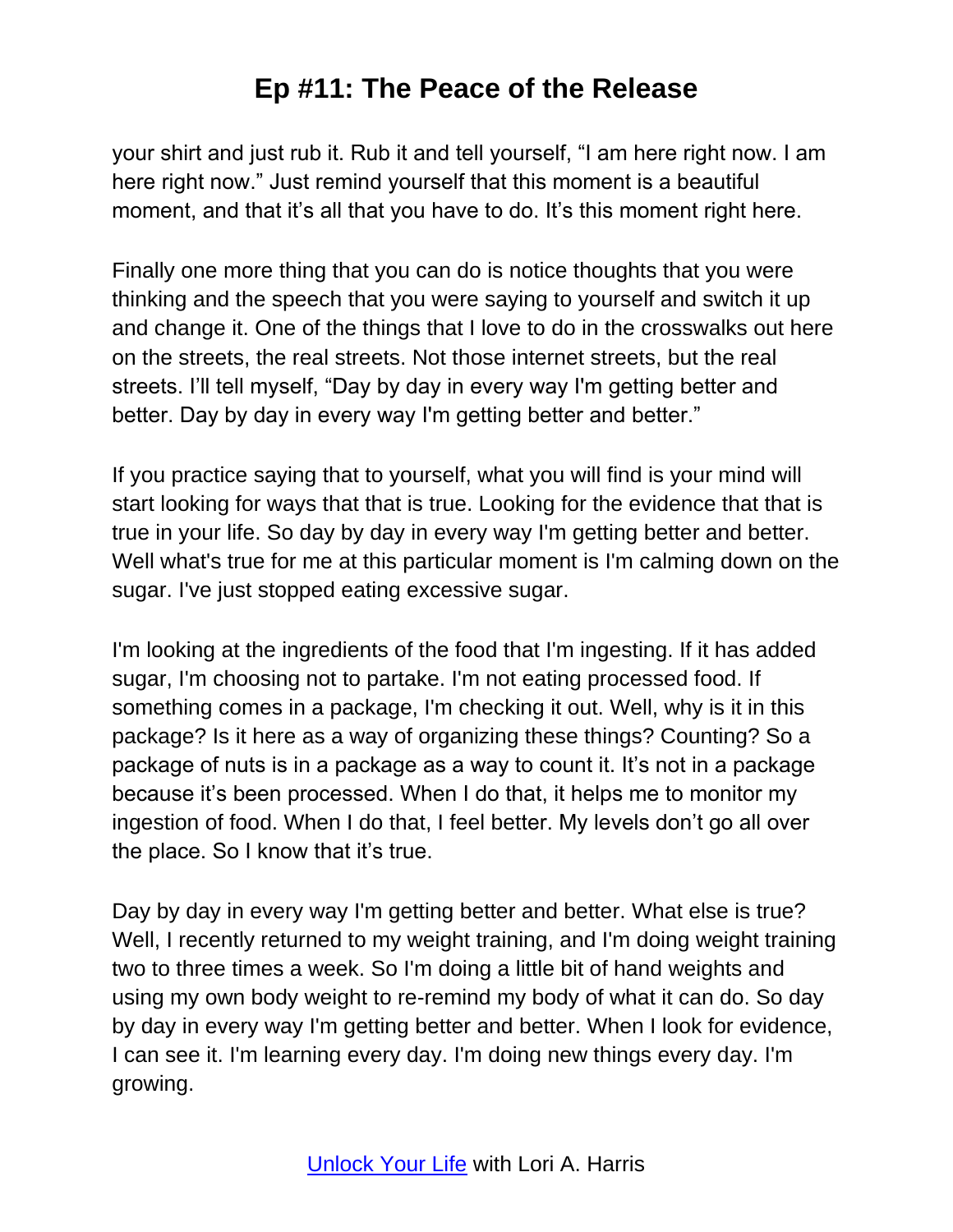So what can we do in order to stay in this present moment? Not give ourselves the pain of the second arrow. Well first, we can notice our thoughts and notice if we're ruminating about the past or casting ourselves far into the future and causing ourselves pain with worry and bring ourselves back to this moment. We can do the box method of breathing with inhaling for four, holding for seven, and exhaling our breath for a count of eight. We can use the box method.

We can bring ourselves back to this moment by just touching the corner of our shirt, a piece of cloth from our clothing, and bring ourselves back to this moment. We can narrate the day and tell ourselves exactly what am I doing at this moment? Tell yourself what you're doing at the moment and bring yourself back to center. Finally we can affirm. We can affirm what we know to be true. Day by day in every way I'm getting better and better.

Now there is a lesson here in life. Here's another teaching story. There was a guy who sat with a group of people, and he told a joke. He cracked the joke, and everybody laughed like crazy. After a moment, he cracked the same joke. This time less people laughed. Then he cracked that same joke again and again, and there was no more laughter in the group. He'd smiled and said, "Hmm, you can't smile at the same joke again and again, but why do you keep crying over and over about the same thing again and again?"

The truth is that things are going to happen. There are going to be things in our life that we perceive as negative. There are things that happen that we would prefer not to happen, but we do get to decide how we're going to manage our thoughts about those things. When we decide to take good care of ourselves by coming back to the present moment and not inflicting the pain of the second arrow upon us, we can feel better. That's what I want for you.